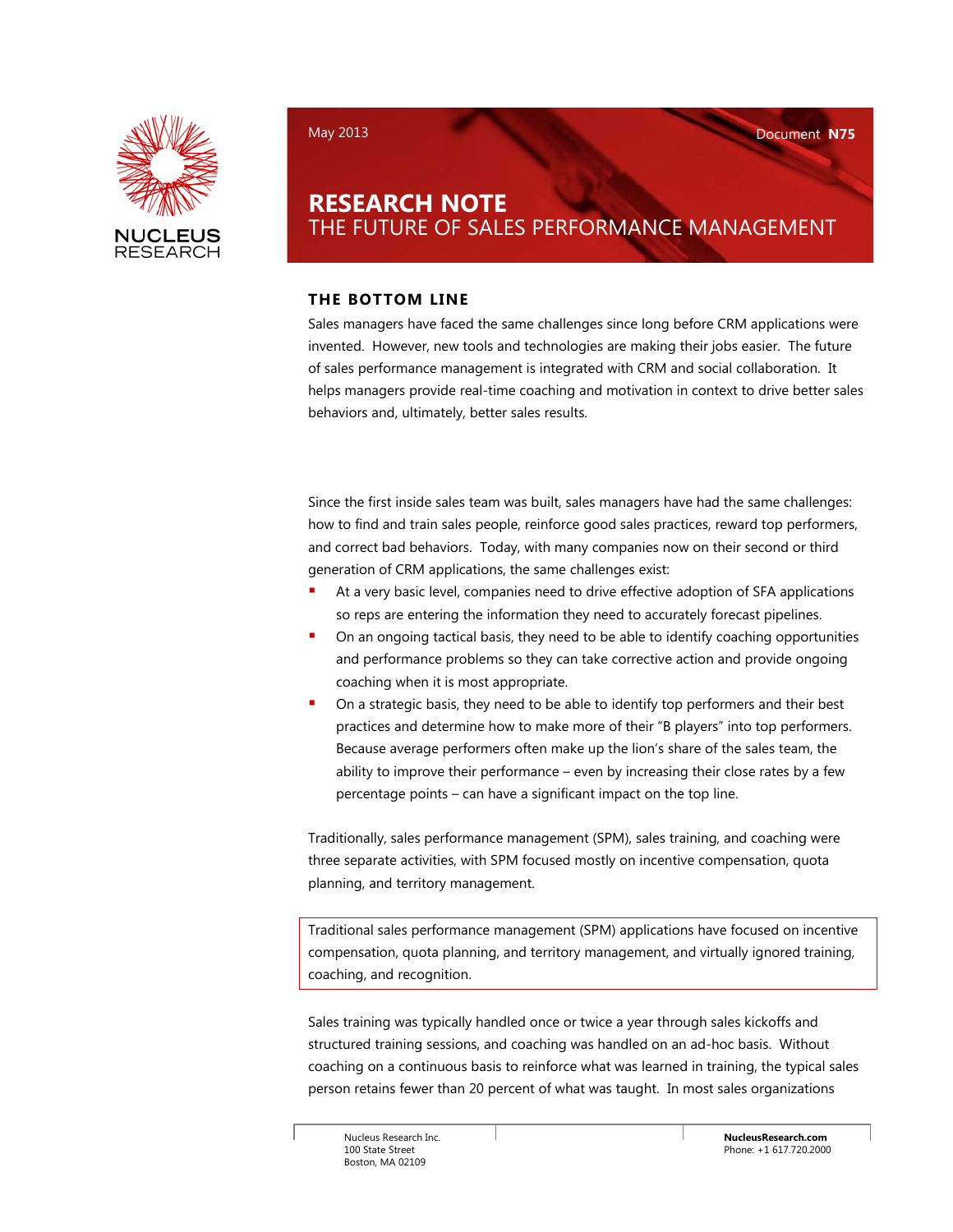today, if coaching does happen it's typically undertaken by individual managers, without a system to scale coaching throughout a sales organization.

However, Nucleus has found that two main forces are changing the future of sales performance management. First, the next generation of sales force automation (SFA) applications are driving greater adoption and more entry of data into SFA systems. This is because they are designed to drive benefits for the individual sales rep, with features like social collaboration and content sharing within the context of the application and footprints that extend beyond the sales team.

Second, there is rising awareness of the potential benefits of social performance management, particularly for the millenials entering the work force (Nucleus Research *m148 – Top Ten Predictions for 2013*, November 2012). Although performance management has typically been the realm of human resources, social performance management is most effective when it is tied to particular work practices or processes so managers can provide feedback on specific activities in context.

These two dynamics are creating new opportunities for sales managers to increase their productivity, scale their reach, and drive a higher level of sales performance across diverse teams. The most successful sales managers in the future are taking advantage of these capabilities to coach within context, provide more consistent recognition, and automate many tactical sales performance tasks so they can focus on strategic management and coaching.

The next generation of sales performance management applications are integrated with CRM and include social capabilities for coaching, recognition, and correction.

Next-generation sales performance management enables managers to set event-based alerts so they can be more proactive in their coaching, more systematic in their recognition, and more able to correct bad sales behavior at the time of action − rather than pointing it out after the fact. For example, if managers know a sales person's deals are stalling between the short list and contract phase, they can be alerted on deals as they are reaching too many days in that phase of the sales cycle and be proactive in coaching the rep on how to move them forward.

## **COACHING WITHIN CONTEXT**

The joining of performance management and CRM within the same application enables managers to easily follow sales activities, identify performance problems, and tactically address them as they occur to drive incremental improvements in sales performance. This works better than traditional coaching for two main reasons:

 It increases the volume of potential teachable moments. Because managers are seeing activity as it occurs rather than learning about it at scheduled meetings, they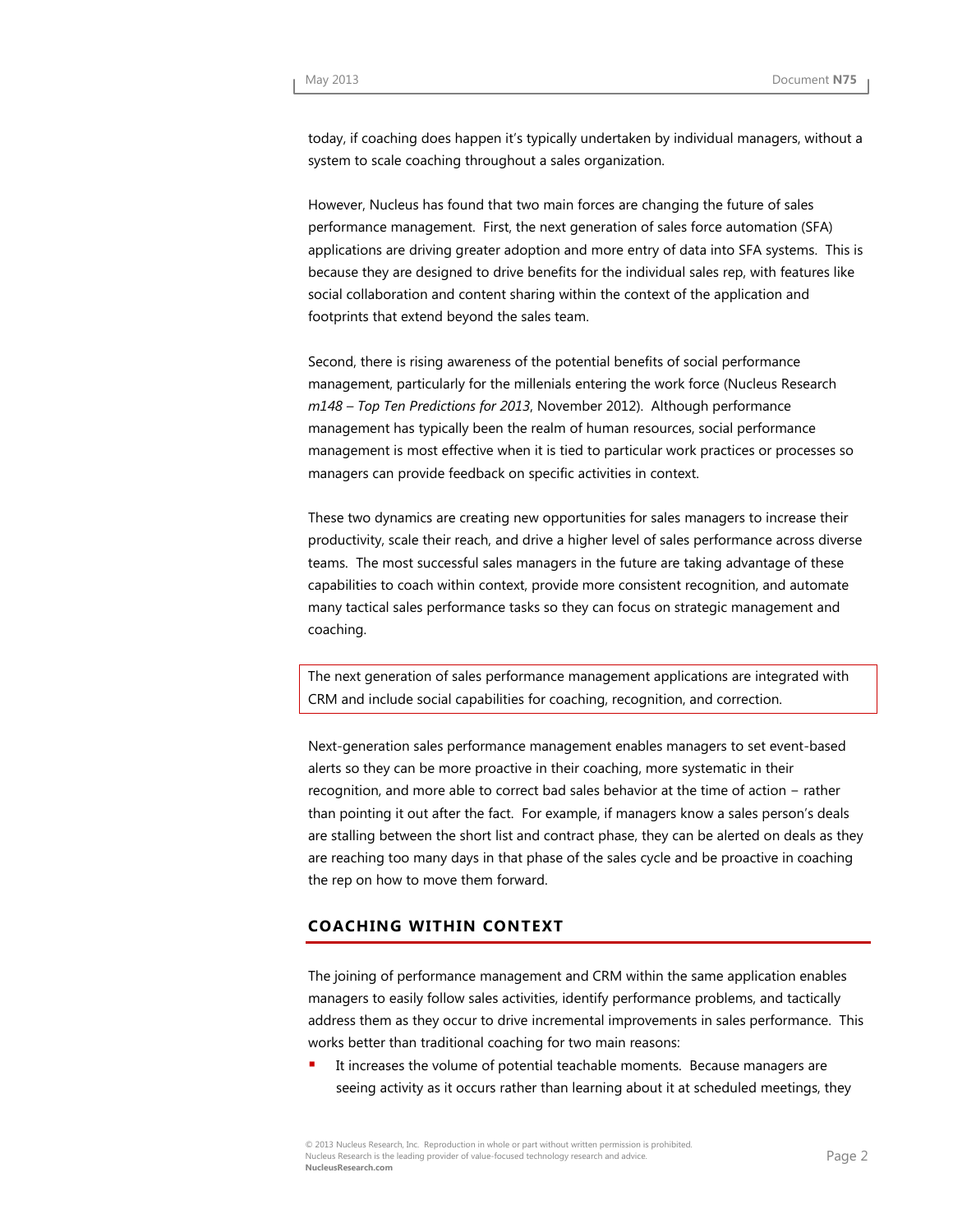are likely to have more specific and granular insight into a problem a particular sales person is having with an account than they would get with a weekly or scheduled update meeting.

 It makes coaching more actionable. Rather than being told after the fact what they could have done better (likely after it's too late to change course), in-context coaching enables managers to drive course correction on a more real-time basis, meaning sales people can take tactical advice they can act on and see the outcome.

Nucleus has found that when sales performance management is integrated and social, it can accelerate sales onboarding by 50 to 75 percent.

#### **RECOGNITION MATTERS**

Like all workers, sales people like recognition. Even top performers are likely to have more negative interactions in a day than positive, as deals push or leads turn out to be less warm than anticipated − which is why ongoing positive recognition and motivation is important to driving overall sales team performance. Despite the common belief that sales people are "coin-operated" and only respond to financial rewards, they actually respond to non-monetary recognition as well. Modern sales performance management enables managers to provide recognition on a more consistent basis.

With modern sales performance management, managers can use alerts within CRM linked to badges, competitions, and leaderboards to automate the awarding of virtual or actual incentives for good sales behaviors. Virtual recognition can be used to drive common practices across broad sales teams and be nearly or completely automated. Managers can streamline the virtual recognition process to spend more time on more strategic activities and in-person coaching and recognition.

For example, one company we found created a named badge that could only be given out by the head of marketing when he identified someone who had successfully overcome a sales objection in a unique way. Although there was no monetary award attached to the badge, recognizing such activities on a systematic basis drove more such behaviors − and the recognition led some sales people to be better mentors to others on their team.

Institutionalizing recognition within the context of the application can also help sales managers think more creatively about how they incentivize certain behaviors and experiment with new tactics because they can more quickly (and cheaply) see what's working. With sales performance management, recognition can also be extended across the team so competition, mentoring, and the sharing of best practices becomes a company-wide effort and not just the goal of managers.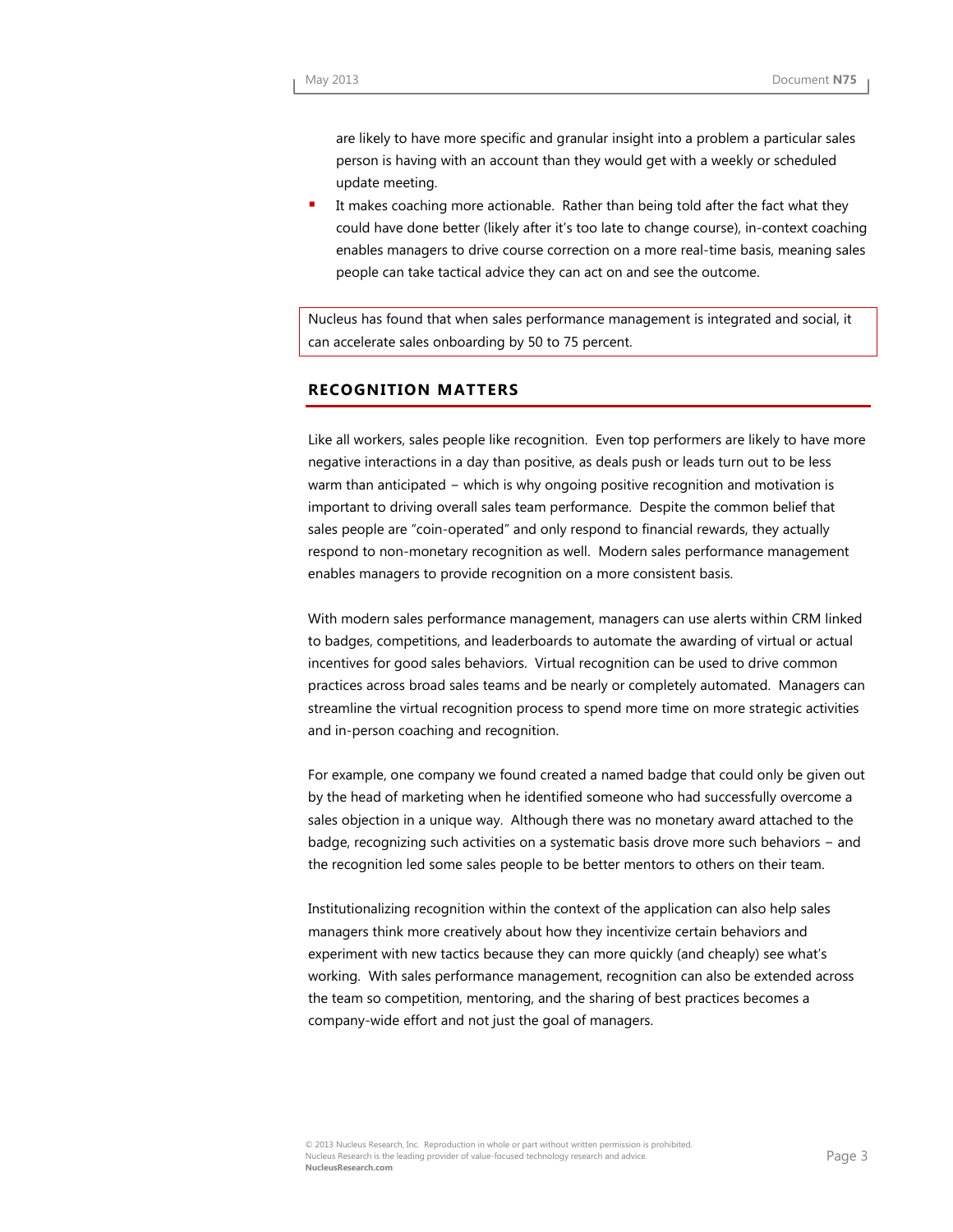### **BALANCE TACTICAL AND STRATEGIC**

The greatest impact of future sales performance management capabilities are in their ability to enable managers to better manage the tactical and strategic demands of their jobs so they can free up time for strategic thinking and higher-level coaching. This is where the analytics capabilities of sales performance management come in: when managers have enough historical data in context to actually analyze the practices of top performance, they can stop managing by "gut feel" and put the tactical performance requirements in place to align all sales people's day-to-day activities with those of their "A" players.

Nucleus has found that managers adopting social sales performance management that is integrated with CRM can reduce day-to-day time spent on tactical management by 75 percent.

This can also help companies increase overall close rates, reduce turnover, and accelerate the onboarding process. Turnover in the sales team is impacted by a number of different factors and reduced turnover is a fourth-order benefit of improved sales performance management. However, sales coaching that both motivates top performers and gives direction and recognition to the broader team has been shown to increase sales win rates, which is likely to reduce turnover.

#### **CONCLUSION**

The marriage of social collaboration, CRM, and performance management presents new opportunities for great sales managers to scale their skills more effectively, and for good sales managers to become better by having a more methodical approach to tactical sales management.

Nucleus has seen companies employing social, integrated sales performance management today can increase close rates by as much as 10 to 15 percent. This is a key differentiator today. As more companies adopt new sales performance management technologies, they are likely to experience similar gains, and more effective sales management will level the playing field for all adopters. Although the market is in early stages of adoption now, those that don't adopt will slip behind their competitors.

Adopting social, integrated sales performance management today can increase close rates by as much as 10 to 15 percent.

In an increasingly challenging sales environment, even marginal improvements in sales management can have a measurable impact on top-line sales and bottom-line costs such as sales turnover transitioning and onboarding. Sales managers can likely justify the